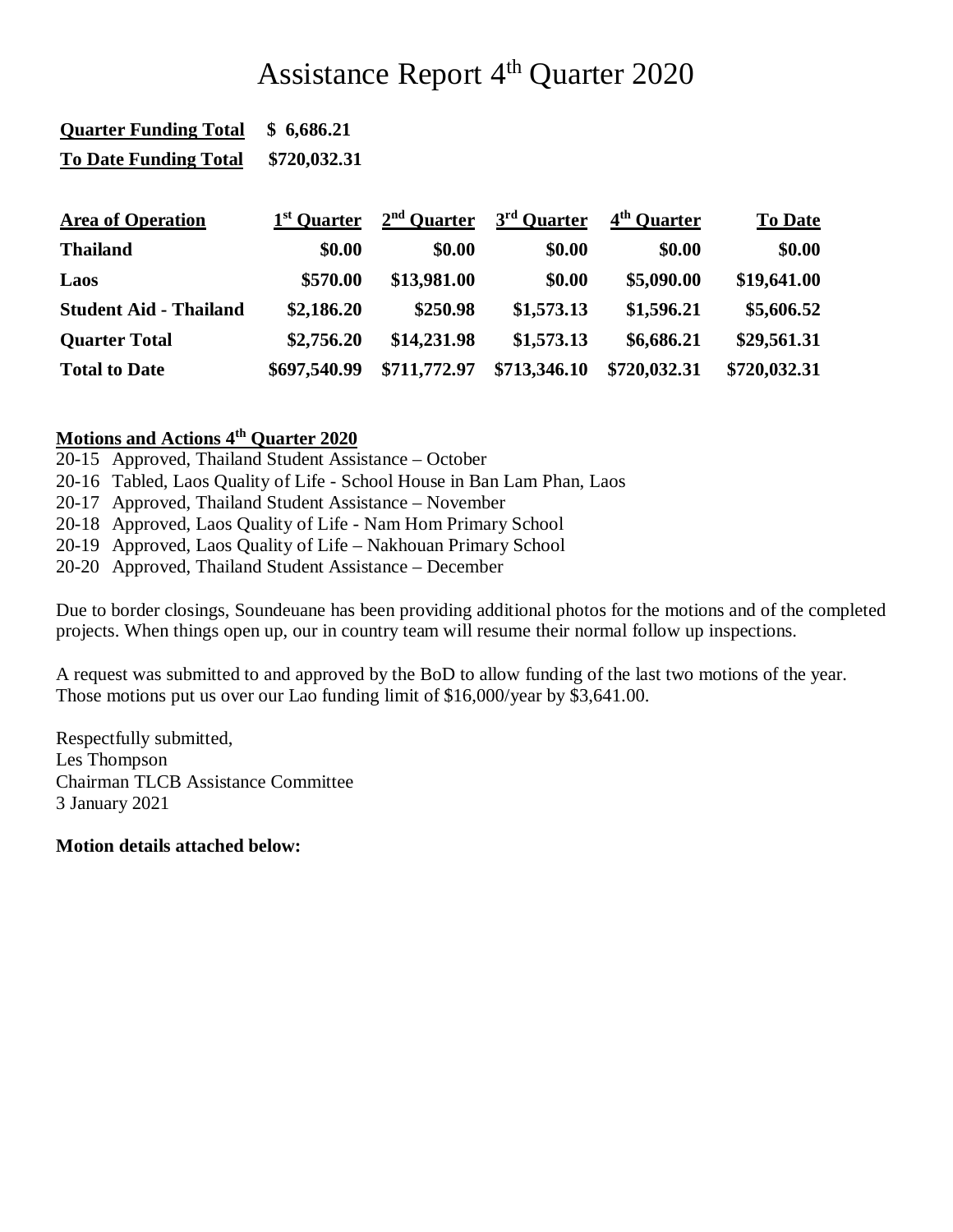Motion 20-15 Student Assistance Program - October Estimated Amount  $= $510.00$ Actual Amount  $= $523.73$ 

For Satawat Sri-in, I make the following motion: Move that 16,000 baht be approved for our continuing student assistance for October 2020.

College/University Students @ 2,000thb/month

- 1) Juthathip Siriwong 4th Year English Teaching
- 2) Nantawee Chanapoch 4th Year NPU
- 3) Darart Promarrak 3rd Year MCU
- 4) Thamonwan Thungnathad 3rd Year NPU
- 5) Nittaya Manasen 3rd Year NPU
- 6) Matchima Khanda 2nd Year Sakon Nakhon Rajabhat U (Mathmatics Teaching)
- 7) Achiraya Thiauthit 1st Year NPU
- 8) Sawini Manaonok 1st Year UBU

Total: 16,000thb

Exchange Rate on 25 September 2020 is 31.6 THB per 1 USD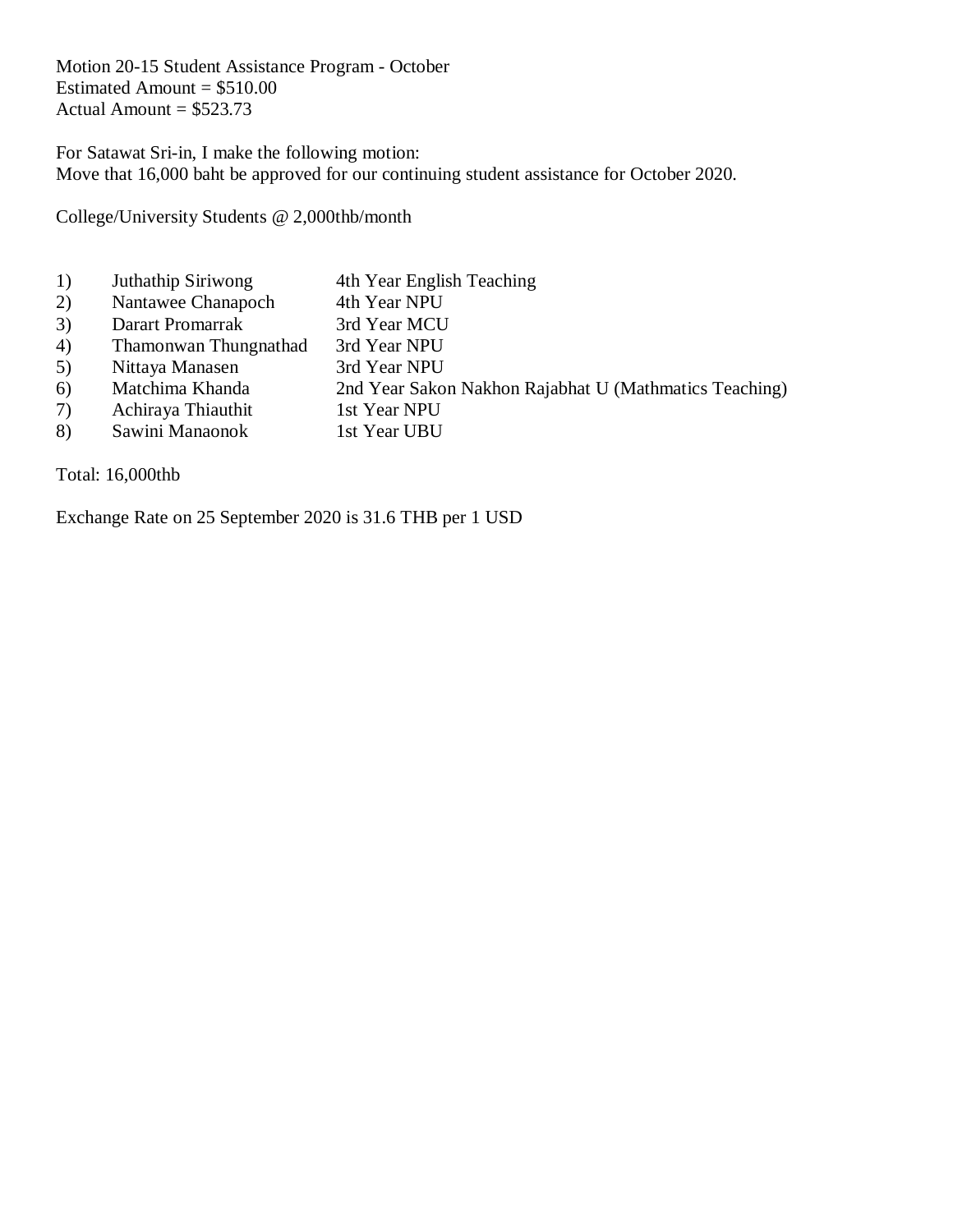Motion 20-16 Laos Quality of Life - School House in Ban Lam Phan, Laos **(Tabled)**

This proposal was sent to Jerry Karnes by TLCB Member Dennis Egge, Dennis is also a China Post 1 member and has asked them for assistance as well.

It is a GoFundMe campaign and we have never done anything like this before. It looks to be a needed project, but we would not be involved in our normal manner.

My initial suggestion to Dennis was that the TLCB might be open to do a matching donation with CP1, up to a set amount agreed to by both groups.

I am attaching a copy of my correspondence with Dennis, which I copied to CP1 Commander Scott Raible and to TLCB President Gary Beatty.

As of 21 September 2020, Assistance had total funds of \$65,813.00, see attached Treasurer's report.

Once the motion is seconded, I will provide more information for you to read and discuss.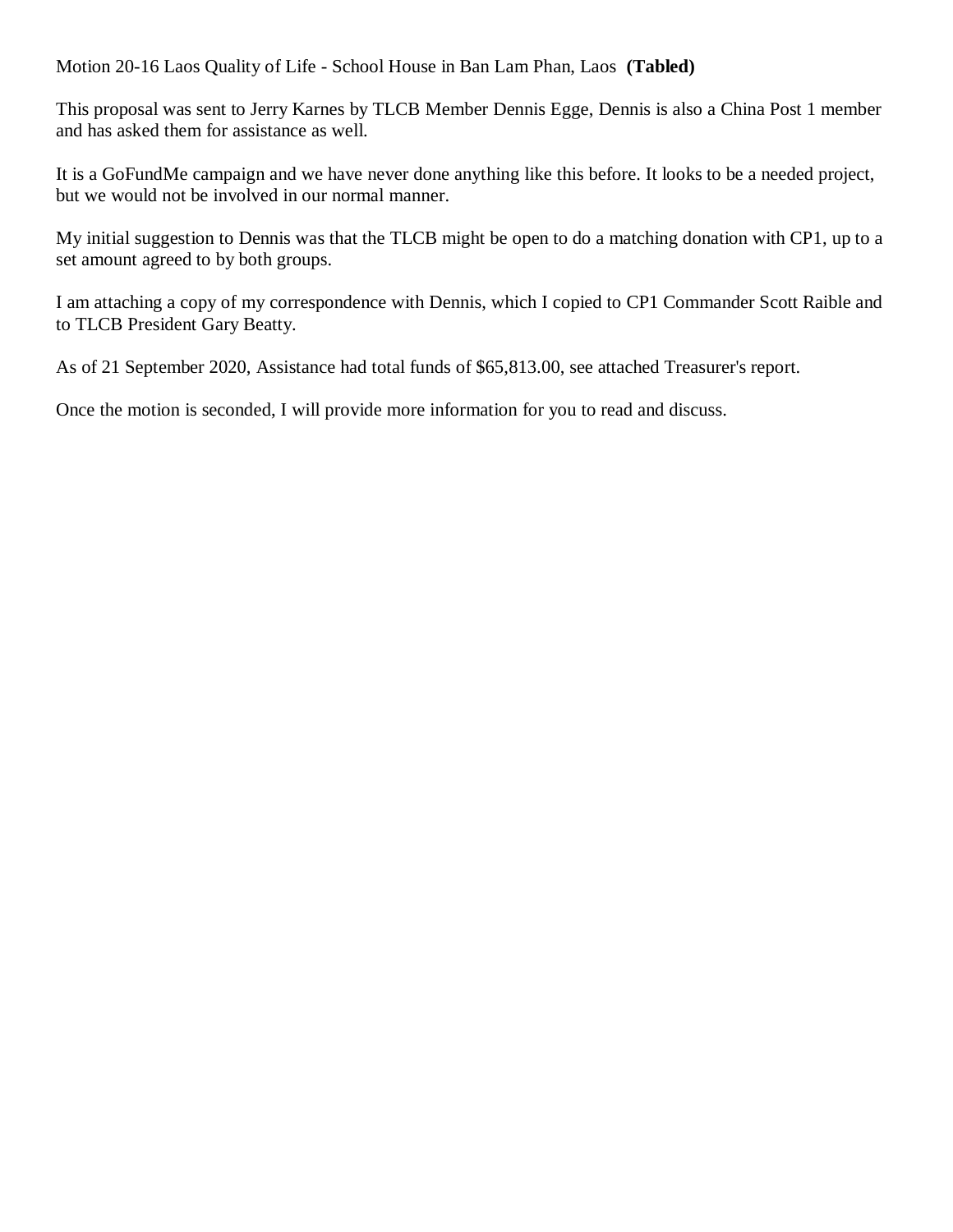Motion 20-17 Student Assistance Program - November Estimated Amount =  $$515.00$ Actual Amount  $= $531.63$ 

For Satawat Sri-in, I make the following motion: Move that 16,000 baht be approved for our continuing student assistance for November 2020.

College/University Students @ 2,000thb/month

- 1) Juthathip Siriwong 4th Year English Teaching
- 2) Nantawee Chanapoch 4th Year NPU
- 3) Darart Promarrak 3rd Year MCU
- 4) Thamonwan Thungnathad 3rd Year NPU
- 5) Nittaya Manasen 3rd Year NPU
- 6) Matchima Khanda 2nd Year Sakon Nakhon Rajabhat U (Mathmatics Teaching)
- 7) Achiraya Thiauthit 1st Year NPU
- 8) Sawini Manaonok 1st Year UBU

Total: 16,000thb

Exchange Rate on 24 October 2020 is 31.3 THB per 1 USD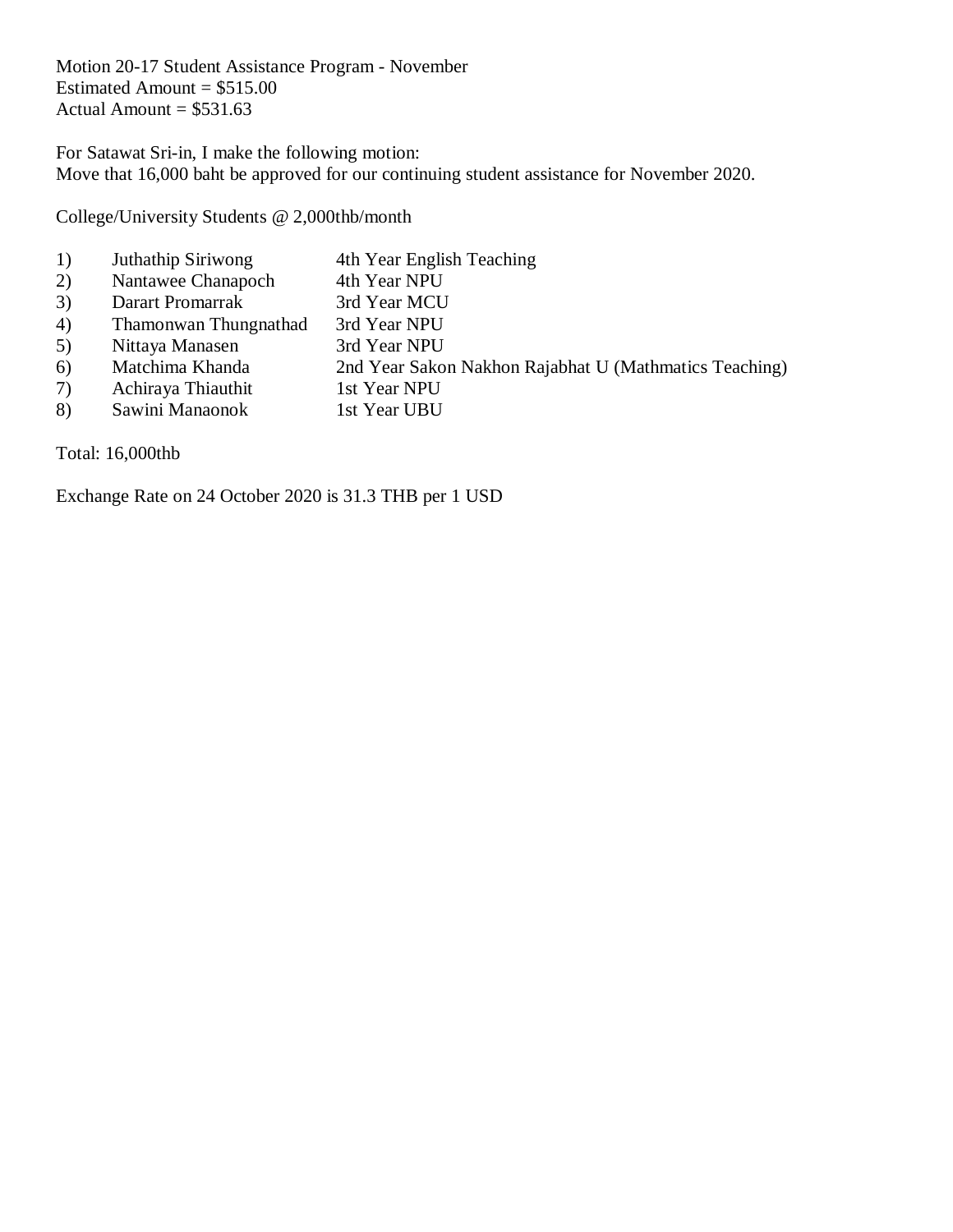Motion 20-18 Laos Quality of Life Program Ban Nam Hom Primary School, Kham District, Xiangkhouang, Laos

Estimated Amount = \$2,570 Actual Amount = \$2,570 2020 Budget Current \$1,114 - \$2,570 = -\$1,456 remaining.

**PROPOSED**: That the TLCB grant \$2,570 to buy tin, nails, plywood, paint and pay for their transport to repair the roofing and ceilings of the dilapidated Ban Nam Hom Primary School, Kham District, Xiangkhouang.

**BACKGROUND**: The Nam Hom School, the villagers, the Kham District Office and the Xiangkhouang Provincial Office of Education and Sports, together made this request to the Chairman of the TLCB Friendship Association for funds to buy tin sheets and plywood sheets to renew the roof and ceilings of the Ban Nam Hom Primary School in Kham District, Xiangkhouang.

The school is a semi-permanent structure located east on Route 7, the road between Xiangkhouang and Vietnam, about 73 km. from Phonsavan town.

The school measuring 8 x 42 m. (including the corridor) was built in 2004 with funding from the Korean Bouyong Fund and with labor provided by the villagers.

The school has 5 classrooms and one teachers' room. The school has deteriorated greatly especially due to the leaking roof which has damaged the ceilings of the rooms to the point that they are of no use anymore.

The school has only 6 teachers of whom 4 are women and 96 students of whom 47 are girls. There is also a kindergarten class of children at the school.

Students from two smaller villages nearby also attend the school. Altogether in the three villages there are 178 families.

The school needs funds for tin to re-roof the building and for plywood and paint to restore the ceilings.

For a long time, the villagers and the school have sought funding to buy the materials to make repairs to the building but as yet have been unsuccessful.

It is very difficult for the villagers to be able to pull together funding of this kind as they are mainly upland Hmong and other ethnic subsistence farmers who grow corn and raise livestock. The school and the villagers have asked the Provincial Education Office to make this request to the Chairman of the TLCB Association for funding to buy tin and plywood to repair the school.

They hope that the TLCB will be able to help out the villagers if possible. Labor for these repairs will be the responsibility of the villagers.

They are grateful for the help TLCB may be able to provide.

**Bill of Materials Requested**

| No.                  | <b>Item</b>             | Qty.              | Cost/pce   | Total      |
|----------------------|-------------------------|-------------------|------------|------------|
| 1                    | Tin sheets              | 455 Sheets        | 36,000     | 16,380,000 |
| $\overline{2}$       | Roofing nails           | 130 Packs         | 8,000      | 1,040,000  |
| 3                    | Plywood                 | 76 Sheets, 0.3 m. | 40,000     | 3,040,000  |
| 4                    | Small nails for ceiling | 12 Kilo           | 12,000     | 144,000    |
| 5                    | Transport               | 1 Trip            | 1,500,000  | 1,500,000  |
| 6                    | Paint (U-90)            | 8 Cans (lg.)      | 220,000    | 1,760,000  |
| 7                    | Villagers provide Labor | $\overline{0}$    |            |            |
| <b>Total Kip/LAK</b> |                         |                   | 23,864,000 |            |
|                      |                         |                   |            |            |

**RECOMMENDATION**: That the \$2,570 requested be approved. Exchange rate for USD on 22 November 2020 was 9,274.7 kip/dollar.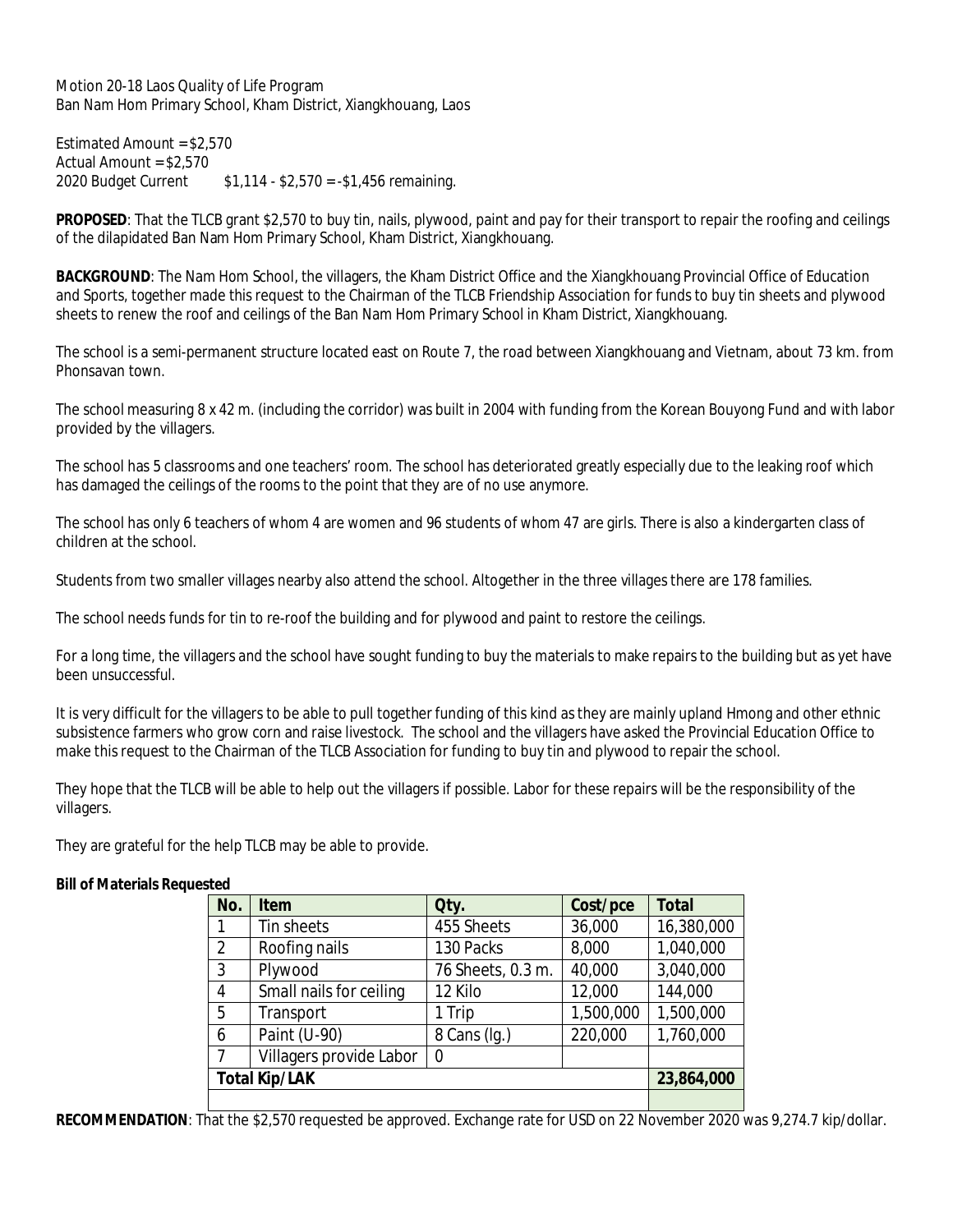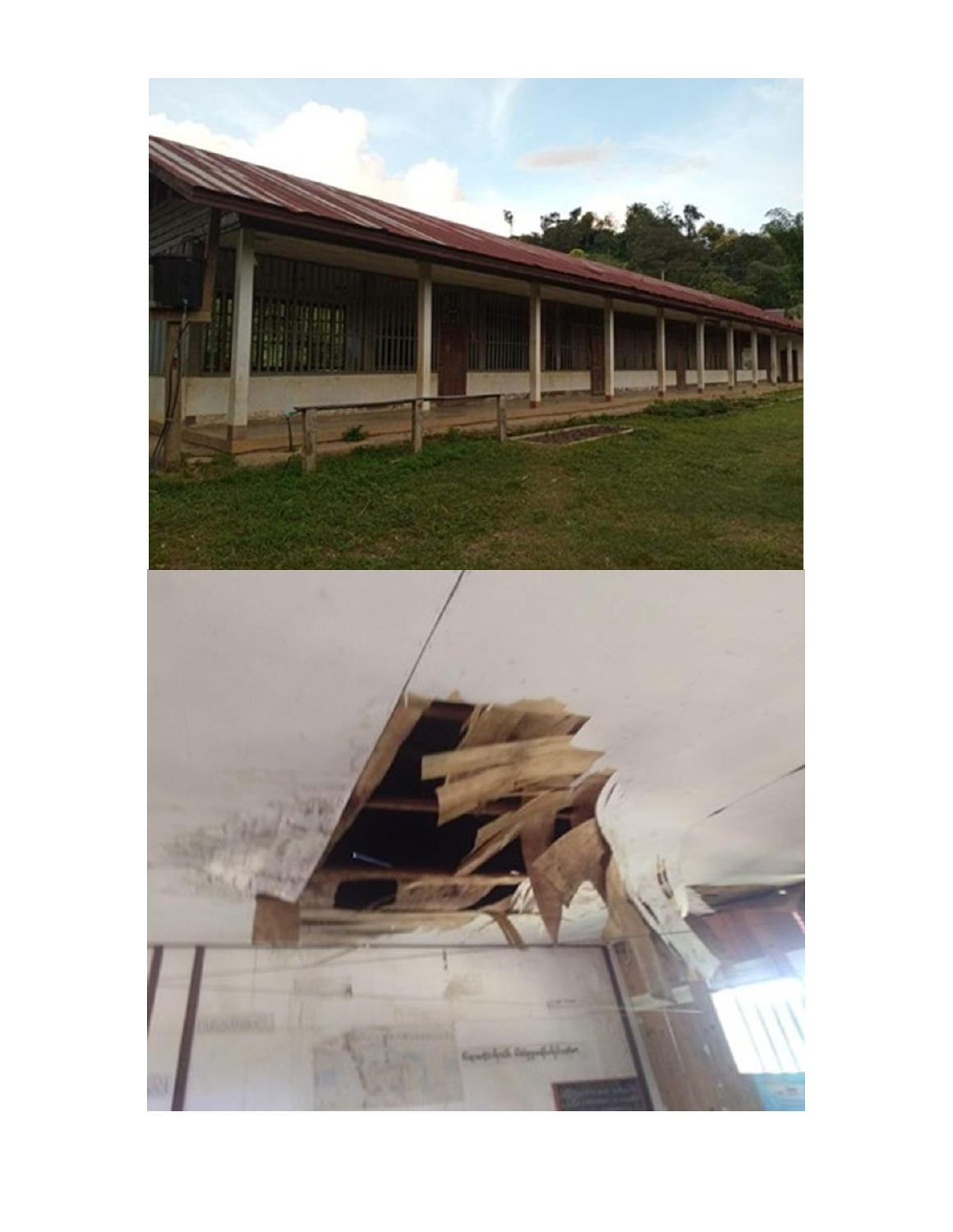Ban Nakhouan Primary School, Phou Kout District, Xiangkhouang, Laos

Estimated Amount =  $$2,520$ Actual Amount  $= $2,520$ 2020 Budget Current -\$1,456 - \$2,520= -\$3,976 remaining.

**PROPOSED**: That the TLCB grant \$2,520 to buy tin, nails, plywood, paint and pay for their transport to repair the roofing and ceilings of the dilapidated Ban Nakhouan Primary School, Phou Kout District, Xiangkhouang.

**BACKGROUND:** This request was originally submitted by the Nakhouan School and villagers on 24 August 2020 to the Phou Kout District Education Office and the Xiangkhouang Provincial Office of Education and Sports, to request funding to renew and repair their village Primary School in Phou Kout District, Xiangkhouang.

The Ban Nakhouan Primary School is in the Nong Tang (Muang Soui) area of Phou Kout District, Xiangkhouang Province. It has a semi-permanent school building. Lowland and Highland Lao live in this area located some 43 km. from Phonsavan town on Route 7 — the Xiangkhouang — Vientiane road. This school was built in 1998 through Korean funding and local village labor. The building measures 8 x 42 m. (including the corridor) with 5 classrooms and one teachers' room.

The funding needed is for:

- 1. new tin for roofing
- 2. plywood to replace ceilings

Labor needed for this work will be the responsibility of the villagers. Over the years, villagers have provided labor and materials to maintain the school. Now, the roofing tin leaks and must be replaced. Rain comes through the deteriorating ceilings. Villagers come from different ethnic groups. Some live in homesteads separated from each other rather than in a close knit community. Some students commute and stay with relatives near the school. This makes it difficult to collect funding from many families who are served by this school.

For these reasons, the school and those villagers living nearby have asked the Provincial Office of Education and Sports to submit this request for funding to the Chairman of the TLCB to buy tin for roofing and plywood for ceilings.

At this time, the school has only 7 teachers of whom 4 are women and 116 students of whom 63 are girls. The school also has a kindergarten class.

Besides the school community, there are 2 other villages that are served by this school. All together there are 202 families.

They hope that the Chairman of the TLCB will be able to bring this request to the attention of the Association for consideration if possible. As always, the villagers will take responsibility for the labor needed to make the repairs.

They are grateful for any help that can be provided.

## **Bill of Materials Requested**

| <b>No</b>      | <b>Materials</b>          | Qty.         | Cost per pce. | Total      |
|----------------|---------------------------|--------------|---------------|------------|
|                | Tin for roofing           | 455 sheets   | 36,000        | 16,380,000 |
| $\mathfrak{D}$ | Roofing nails             | 130 packs    | 8,000         | 1,040,000  |
| 3              | Plywood for ceilings      | 76 sheets    | 40,000        | 3,040,000  |
| 4              | Small nails for ceilings  | 12 kg.       | 12,000        | 144,000    |
| 5              | Transport                 | 1 trip       | 1,000,000     | 1,000,000  |
| 6              | Paint for ceilings (U 90) | 8 cans (Ig.) | 220,000       | 1,760,000  |
|                | Village Labor             |              |               |            |
| Total          |                           |              |               | 23,364,000 |

**RECOMMENDATION**: That the \$2,520 requested be approved. Exchange rate for USD on 22 November 2020 was 9,274.7 kip/dollar.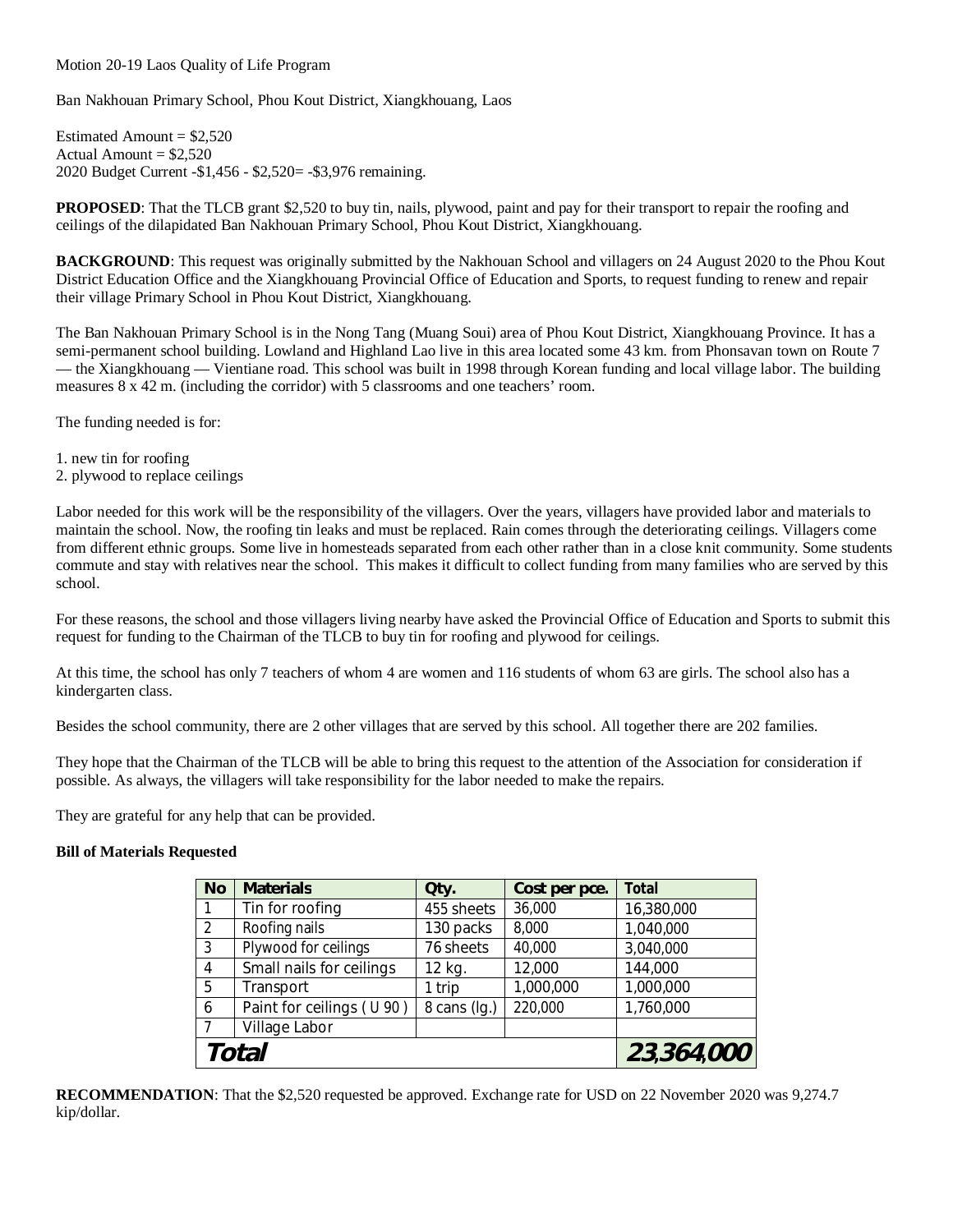